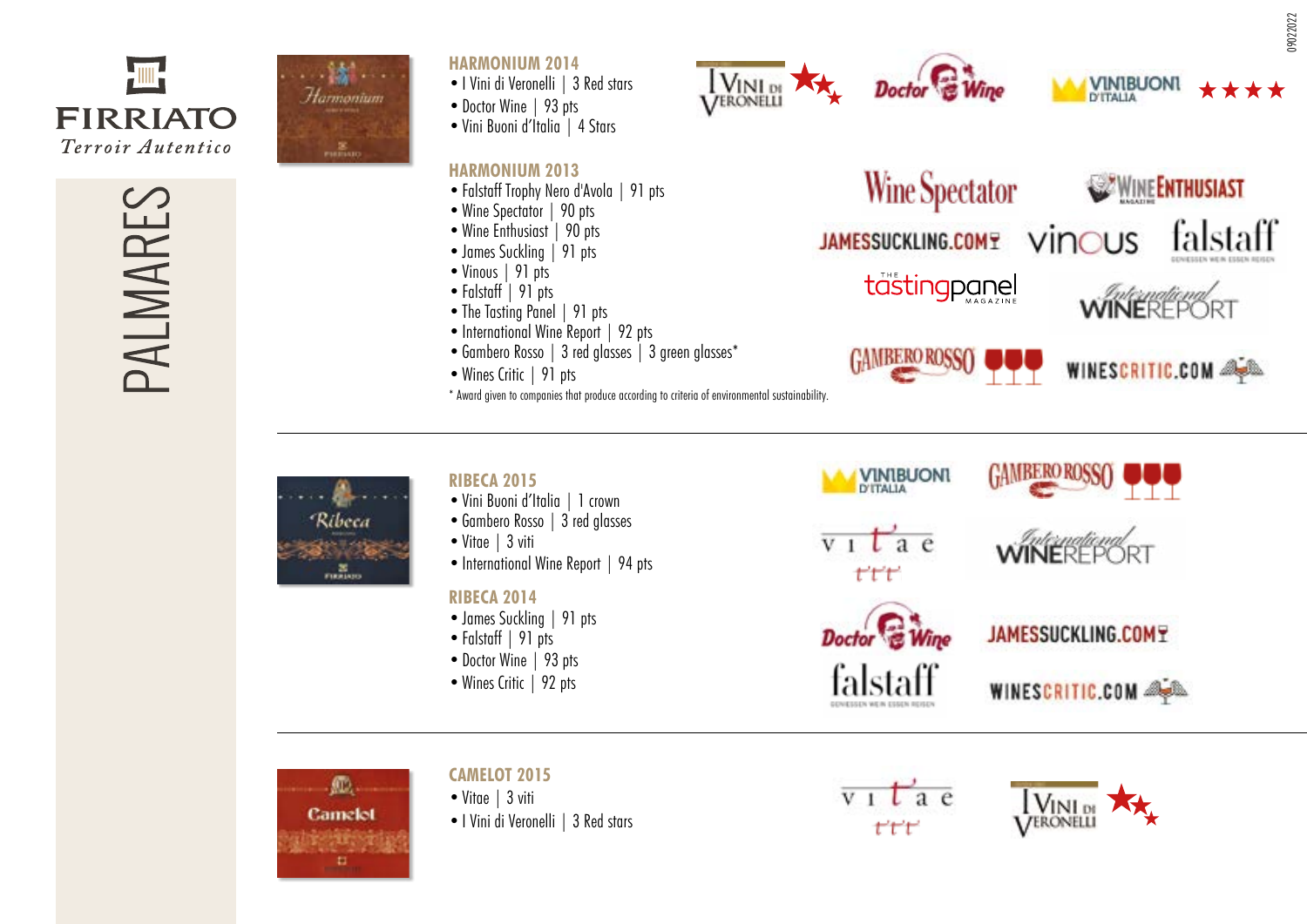



**SIGNUM AETNAE 2014** • International Wine Report | 98 pts



PALMARES



## **CHIARAMONTE Nero d'Avola 2018**

- •James Suckling | Top One Hundred
- •James Suckling | Top 100 Value Wines 2021
- James Suckling | 94 pts
- International wine report | 93 pts

## **CHIARAMONTE Nero d'Avola 2017**

- •James Suckling | 94 pts
- International wine report | 93 pts





#### **ALTAVILLA DELLA CORTE Grillo 2020**

• International Wine Report | 92 pts





**L'ECRÙ 2018** • Doctor Wine | 95 pts

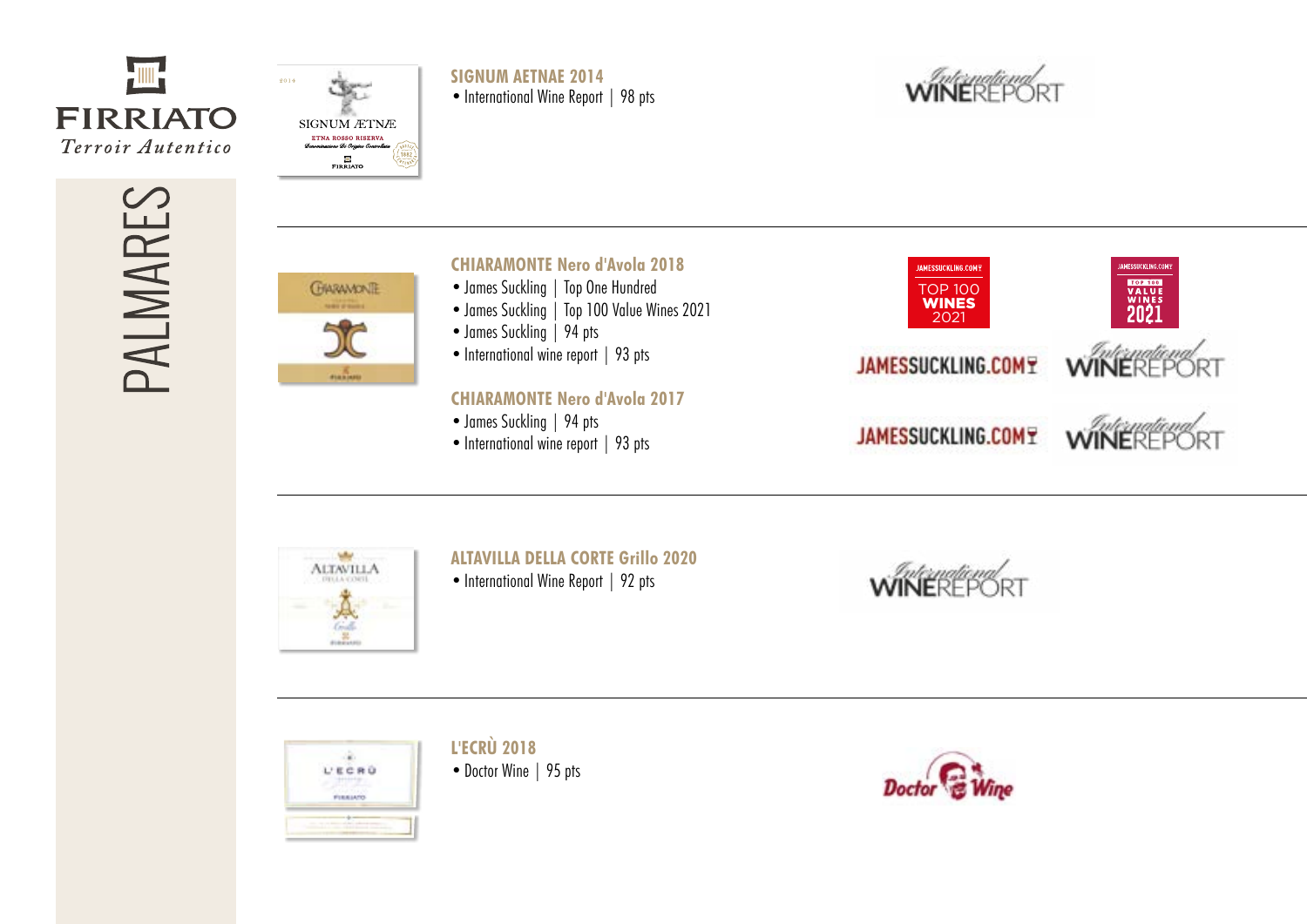



**GAUDENSIUS Blanc de Blancs** •Vini Buoni d'Italia | 1 crown



PALMARES



# **GAUDENSIUS Blanc de Noir**

- International wine report | 93 pts
- Sparkle | 5 pheres





## **CAELES Grillo 2020**

- •Vini Buoni d'Italia | 3 Stars
- •Vini d'Italia | 2 black glasses











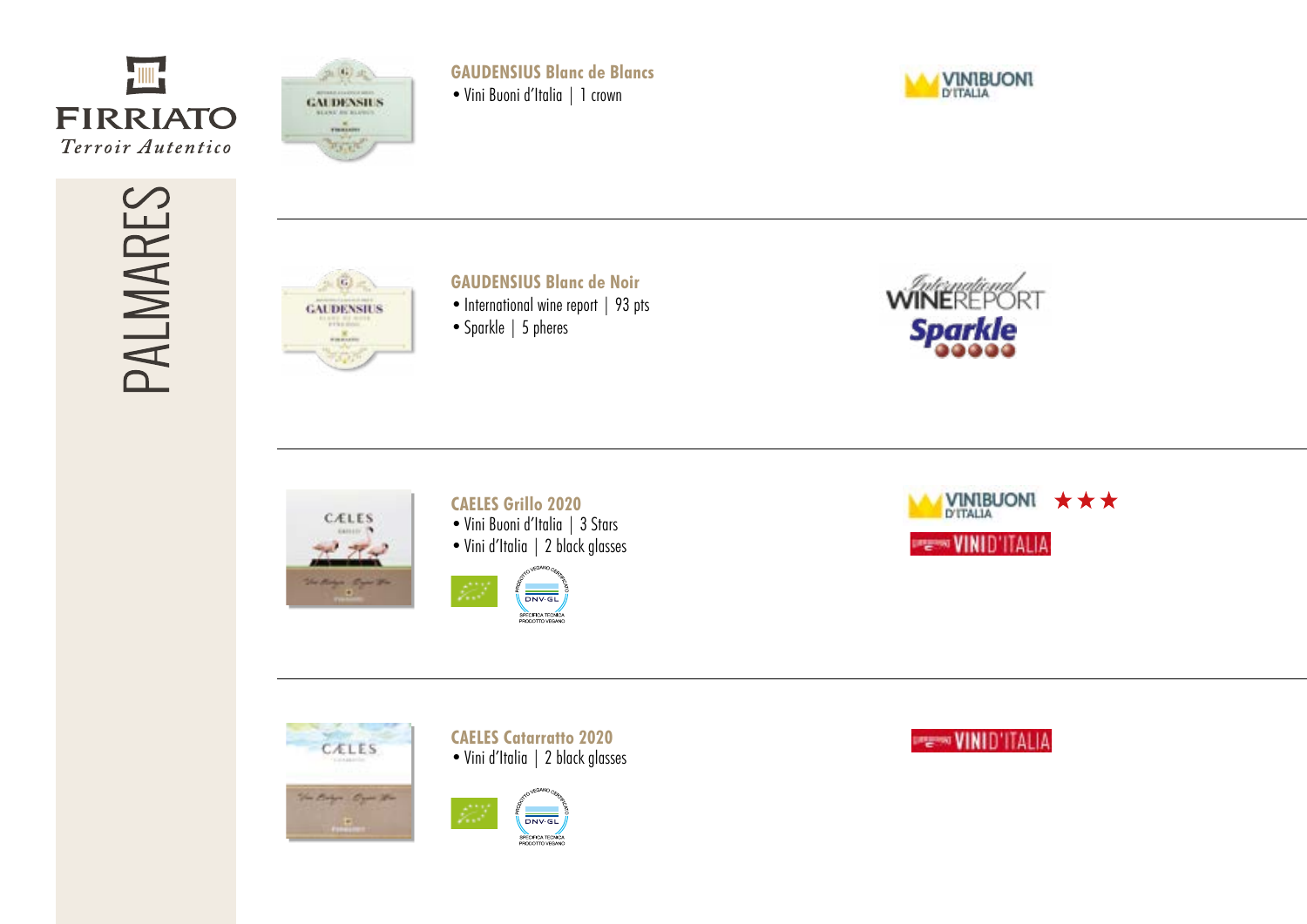

PALMARES



**QUATER VITIS Bianco 2020**

•Vini d'Italia|2 black glasses

# **QUATER VITIS Bianco 2019**

- Doctor Wine | 90 pts
- Vitae | 3 viti
- •Vini Buoni d'Italia | 3 Stars









 $t^{\prime}t^{\prime}t^{\prime}$ 



•Vitae | 3 viti



## **SABBIE DELL'ETNA Bianco 2020**

- •Bacchus | 90 pts
- Wine Enthusiast | 90 pts
- International wine report | 92 pts

# **SABBIE DELL'ETNA Bianco 2019**

- Wine Spectator | 87 pts
- Wine Enthusiast | 90 pts
- James Suckling | 91 pts
- Wines Critic | 93 pts





WINESCRITIC.COM **JAMESSUCKLING.COMY**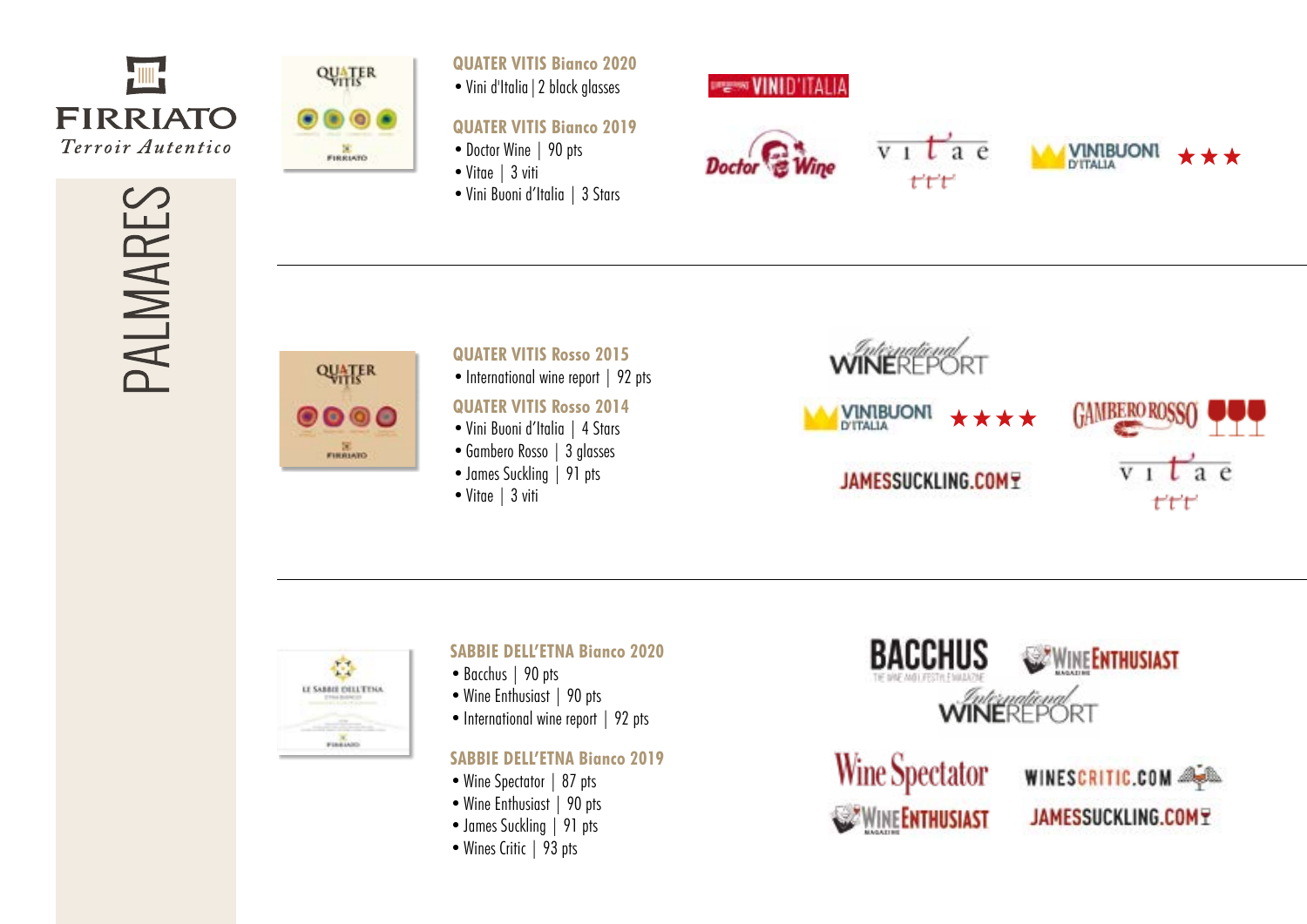